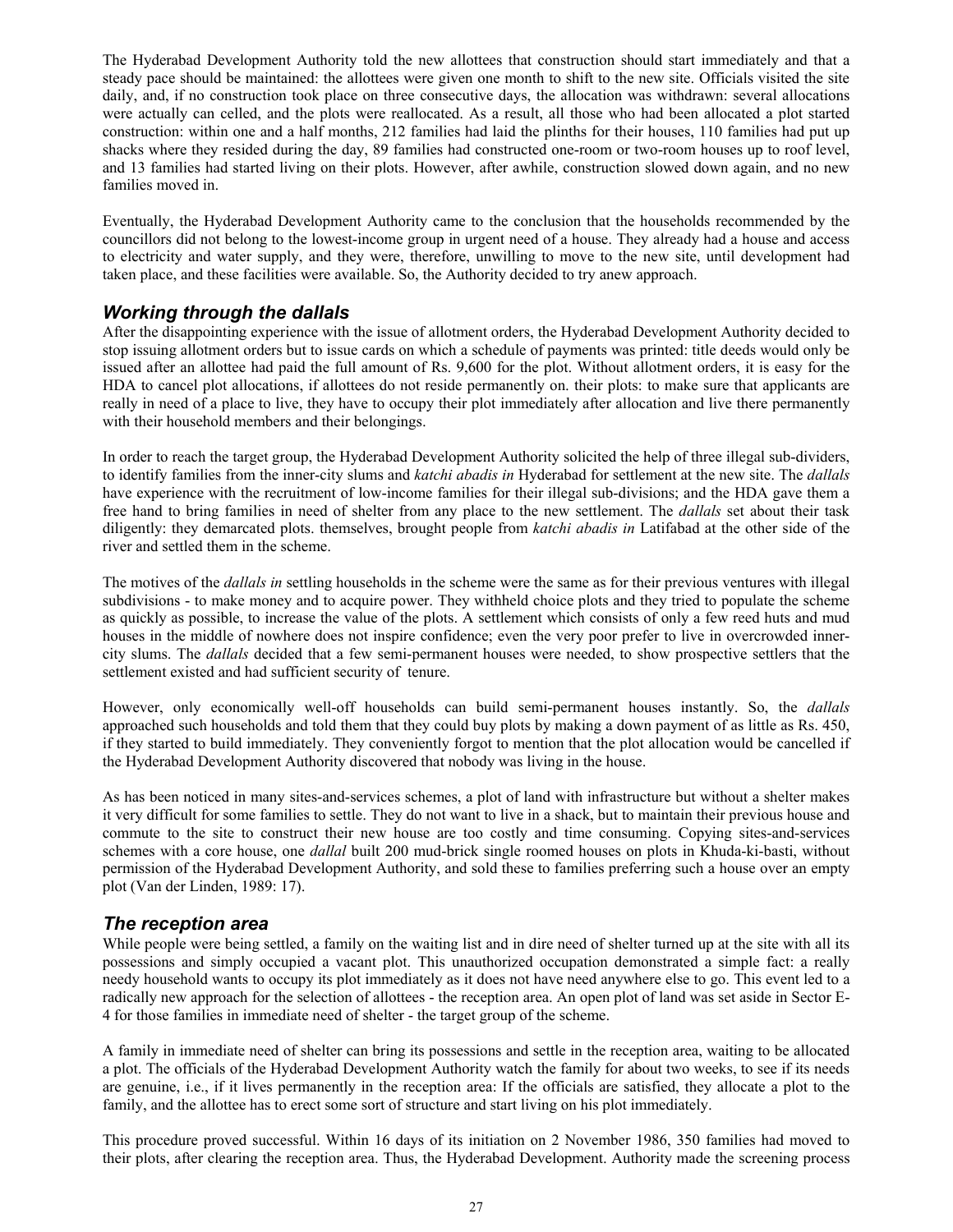at the reception area a permanent feature of its selection process. Initially, the reception area was no more than an open space; afterwards, families built some reed huts to shelter themselves. However, some categories of the target population, such as retired governmental employees with low incomes, were unwilling to set up a hut in the reception area. They bypassed the reception area, with the help of the *dallals* who, for a little extra money, settled them directly on plots. Some potential allottees cited lack of privacy for their womenfolk in the reception area as the reason for their dislike of the procedure. For them, the Authority had five one-room semi-permanent houses built in the reception area and it rents them out for Rs. 50 per week to those who can afford them. So, people who do not want to build a hut in the reception area no longer need to acquire a plot illegally.

#### *The current procedure*

According to the current procedure (see figure 8), an applicant has to submit a photocopy of his identity card to the Hyderabad Development Authority as an application. The card is numbered, and the date of submission is stamped on it. Every Friday, the staff of the Hyderabad Development Authority selects 20 families according to the serial numbers on their cards. Through a notice onsite, the applicant is instructed to bring his household and belongings within one week of the notification, to the reception area. There, he can either build a hut or rent one of the houses and he is closely monitored by the HDA staff.

Once settled in the reception area, the applicant is asked to make a (non-refundable) deposit of Rs. 1,000 in a local bank, as full payment for an unserviced plot. Having ascertained that the family is in genuine of shelter, the HDA staff allocates a plot to the family which it has to occupy immediately. The family is required to build a pit on the plot to guarantee minimal sanitary conditions in the scheme. Officials check from time to time to make sure that the family actually lives on the plot: if it does not and if the neighbours cannot, give an explanation for its absence, the plot allocation is canceled, and the plot is reallocated. The HDA, therefore, uses the word "applicant" rather than "allot-. tee" until the person has completed paying for the plot.

Applicants to Khuda-ki-basti have to make a down payment of Rs 1,000 which covers the full cost of the unserviced land. The development charges were initially set at Rs. 60 per month; they were, subsequently, lowered to Rs. 50 per month and were supposed to increase annually by Rs. 20 up to 1989, when they would remain at the maximum level of Rs. 110 per month. Up to now, the Hyderabad Development Authority has, however, not increased the development charges, because a majority of residents complained that they could not pay the high rates.

Installments are deposited in a separate bank account for each block (or sub-sector) of the scheme: block leaders are responsible for each block account. Once sufficient money has been collected in a block account, the Hyderabad Development Authority calls a meeting of all residents of the block: they decide, by popular vote, which type of infrastructure is to be provided, using the money in the account, and how the infrastructure will be constructed. After the decisions have been taken, the Hyderabad Development Authority hands the supervision of the construction work over to the block leaders.



3. Bus stop and entrance to Khuda-ki-basti



4. Reed huts in the reception area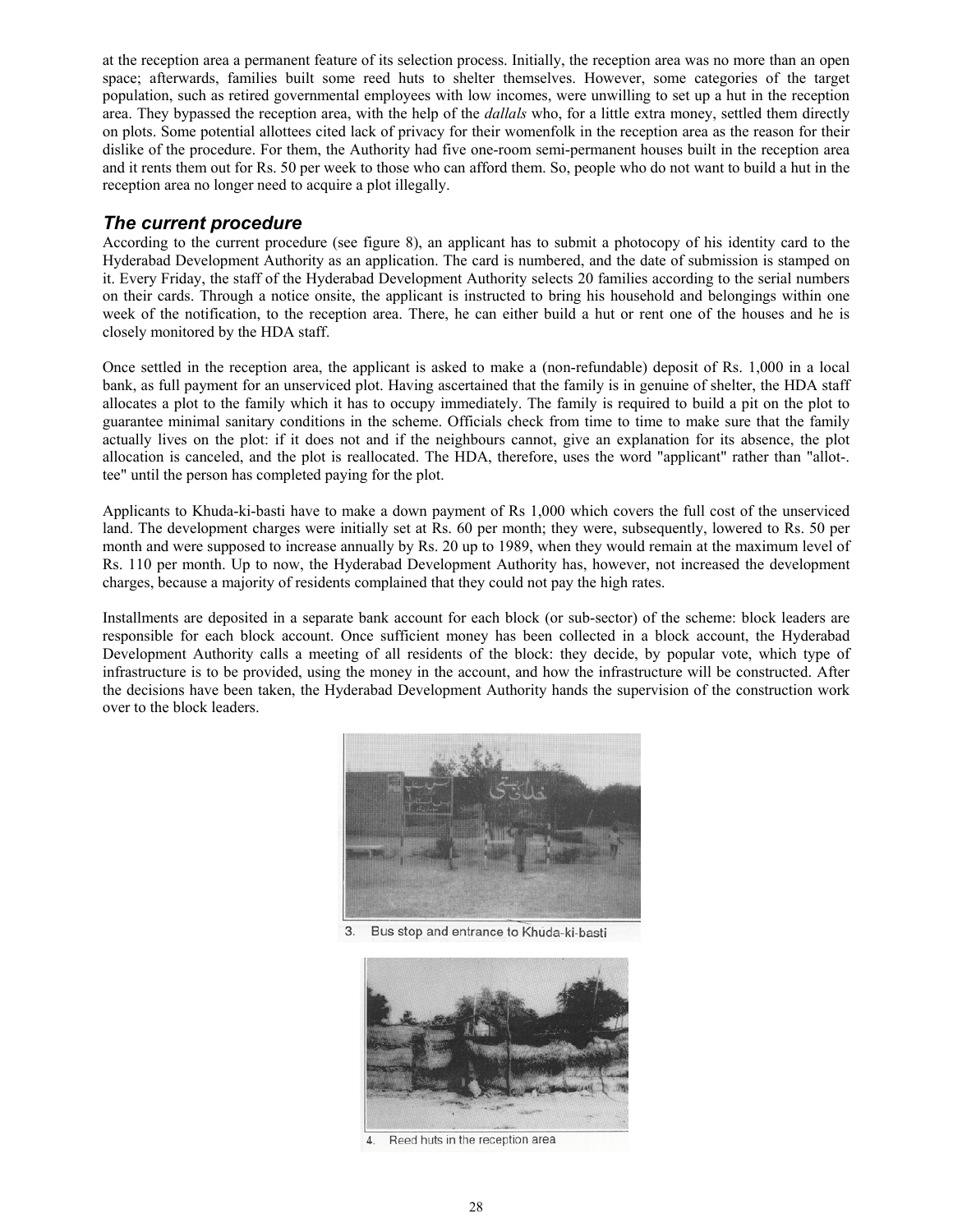

POTENTIAL ALLOTTEE<br>ARRIVES WITH FAMILY AND<br>HOUSEHOLD GOODS ...

 $\mathscr{A}$  in  $\mathscr{A}$ NATIONAL **ID CARD** 1000 Rs

PROVIDES A PHOTOCOPY OF HIS NATIONAL ID CARD AND Rs 1000 TO THE HDA SITE OFFICE ...







MOVES INTO THE RECEPTION AREA<br>WITH FAMILY AND HOUSEHOLD **COODS...** 



SIGNS A PLEDGE THAT HE/SHE<br>WILL PAY THE INSTALMENTS,<br>STAY ON THE PLOT AND SELL THROUGH HDA.

**SELL THROUGH HDA** 



Figure 8. Procedure for securing a plot

### *Cost recovery*

The initial implementation costs for the incremental-development scheme, as a separate project, were minimal. As the scheme is being implemented in four sectors of the Gulshan-e-Shahbaz sites-and-services scheme, planning and design for the scheme have already been completed. Furthermore, the land on which the settlement is situated has always been governmental property; it is non-arable, rocky desert land with no greater opportunity-cost than its current usage.

The Hyderabad Development Authority recovers the cost of the raw, undeveloped land through the initial down payment of Rs. 1,000 which the allottee has to pay when entering the reception area. As the scheme is based on the concept of incremental development of infrastructure, and infrastructure is only constructed once the residents have paid for it, the issue of cost recovery for the construction of infrastructure does not arise, The Hyderabad Development Authority does not lend any money for the provision of infrastructure to the project.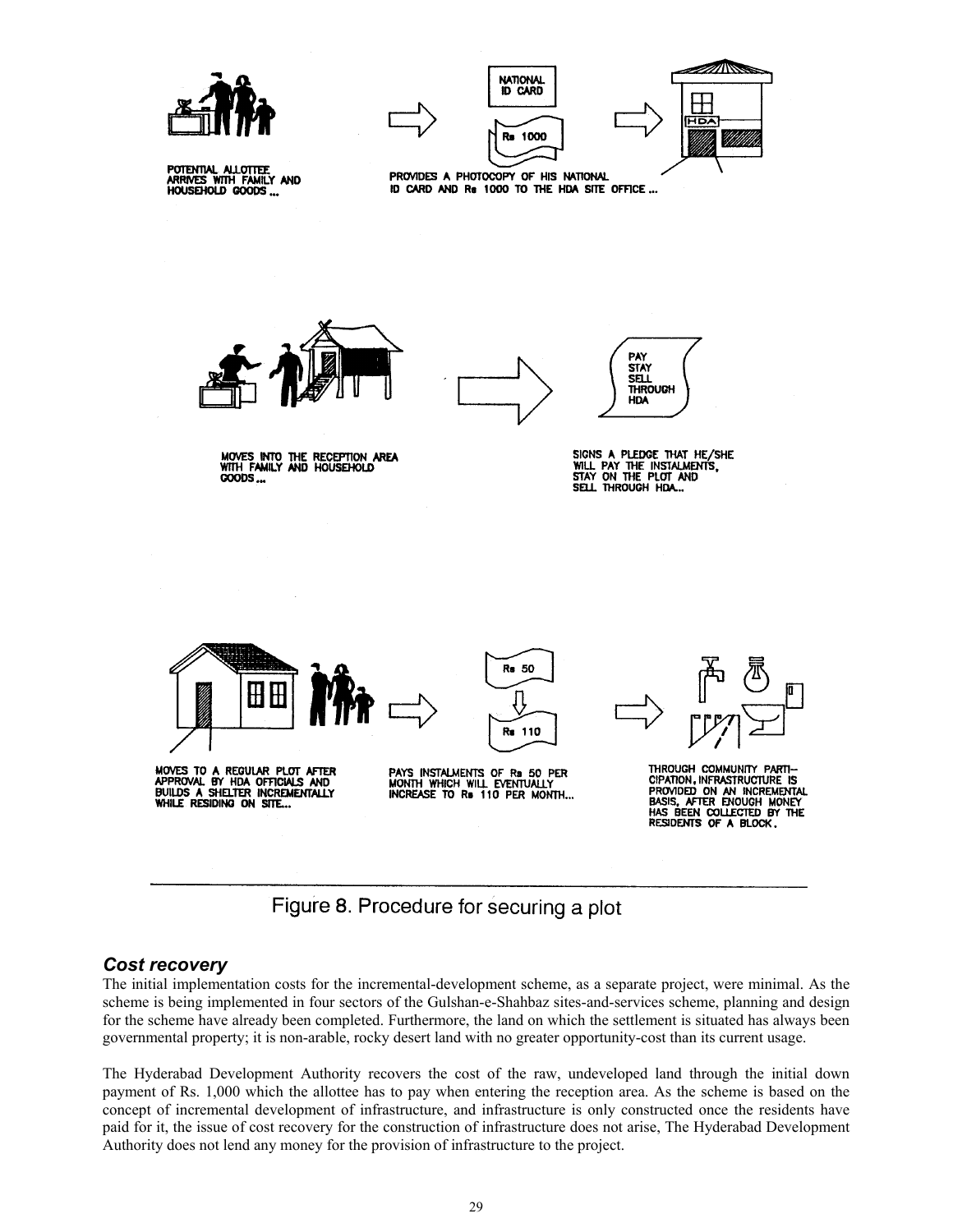The Hyderabad Development Authority has kept the direct costs of the administration of the project to a minimum, and they are the only subsidy to the project. Administrative costs include the salaries of one officer, two clerks and one driver; petrol for the van which provides transport for these officials; and the costs of running the site office. The costs are estimated at Rs. 10,000 per month.



5. Supplier of building materials



6. One of the main streets in Khuda-ki-basti

# **Box 2**

# **ISMAIL: MAKINGS OF A** *DALLAL*

Ismail was one of the first *dallals* the Hyderabad Development Authority recruited to attract low-income households from the inner-city slums and squatter settlements of Hyderabad for settlement in Khuda-ki-basti. Before working for the Hyderabad Development Authority, Ismail had successfully organized a small illegal subdivision adjacent to the squatter settlement of Sikanderabad. This illegal subdivision has no name, but it is here named Ismailabad in recognition of Ismail's "services to housing the urban poor". What follows is a description of his career as a *dallal* and his role in establishing Ismailabad.

In 1978, when Ismail illegally occupied land for the first time, he was a clerk in the Pakistan Army. A year earlier, the Army had established itself as the ruler of Pakistan and had imposed martial law. Ismail, nearing retirement, realized that he would not have a shelter for his family after retirement. However, his in-laws told him that there was some vacant land near the Hyderabad railway station where an old settlement of washer men already existed. As the land was near a cleaning shed for railway cars, there was ample water supply. Ismail took his family there and constructed a crude reed-mat shack. Believing in "security in numbers", he invited other families to join him.

The railway officials, who had barely tolerated the existing settlement on the land, were enraged at this new encroachment. They asked the new settlers to clear the site, but Ismail went immediately to his commanding officer and secured a letter "requesting" the railway officials to allow him to stay as long as the old settlement was allowed to remain on site The railway officials relented and let him and his party stay, but also started proceedings to evict the old settlement. The washer men were not pleased with this new development and began to harass Ismail: at one time, they even threw his possessions out of his house and threatened to kill him. Ismail eventually managed to establish some sort of *détente* with the washer men after approaching their *vedera* or village headman, but the situation remained tense.

By this time, Ismail had retired from the Army and had lost his powerful connections. He realized that he did not have much security of tenure and that the railway officials would eventually succeed in evicting all squatters. He, therefore,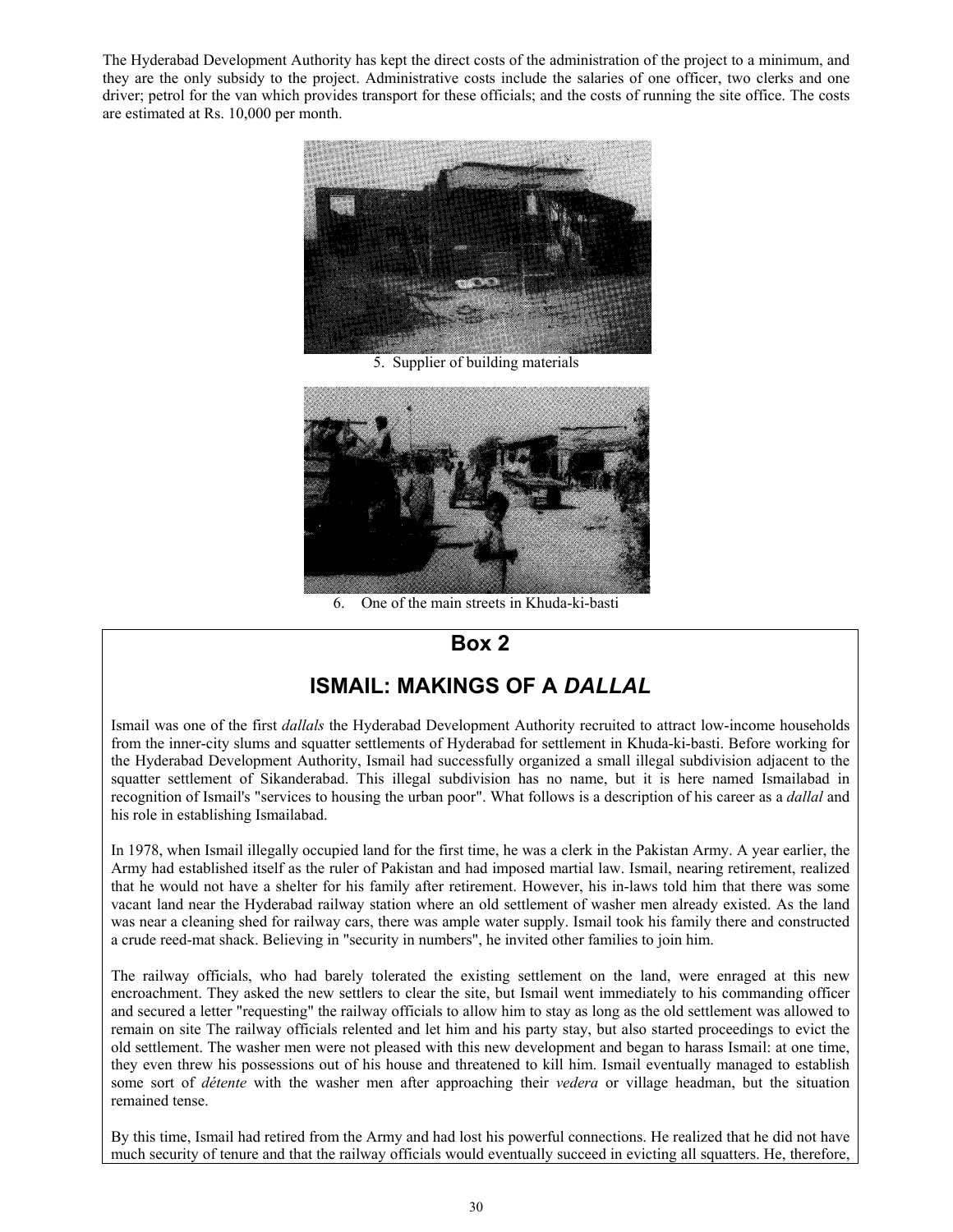started to look for a new place to settle. From a fried, he heard about the *katchi abadi* of Sikanderabad at the outskirts of Kotri and he decided to move his residence there.

Sikanderabad is located near the Indus Highway five kilometres from Kotri. A group of low-level governmental employees first squatted on the land in the early 1970s: the population grew with the arrival of 83 Christian sweepers who worked in the city, of Pathan workers from the Kotri industrial zone and of Bihari refugees from the former East Pakistan. The late Malik Sikander Khan, a powerful landlord, based in Kotri and a Member of the National Assembly at the time, was the eminent power-broker of the district. The residents sought his patronage and named the settlement after him - Sikanderabad.

When Ismail arrived in Sikanderabad in 1980, the population numbered around 500 families. He demarcated a 1,000 square-yard plot for himself and, with his Army retirement fund, built a semi-permanent house. Soon afterwards, he heard, from one of the Christian families in the neighbourhood, that Sind University had evicted some 150 Christian sweeper families from its land. Ismail decided to resettle them near his plot: he contacted the families and persuaded them to move to a vacant piece of land adjacent to his house, on the outskirts of Sikanderabad. He asked them to select one person whom they could trust, so that he could serve as an intermediary.

Having secured the people, he set about securing the land. He contacted the local police and district officials, and reached an agreement that they would not molest the new settlers: this agreement, obviously, included some financial compensation for the officials. Ismail also realized that it would be easy for the government to legalize and upgrade the settlement if it were laid out in accordance with governmental specifications: so, he laid out three 25-foot-wide unpaved roads and demarcated plots.

The families moved in, after paying Ismail Rs. 200 for each of the plots. Ismail extracted an agreement from the families that they would grant all their construction contracts to him and he also collected "tea money" from the new settlers, taking a share of it himself. In this way, he made a sizable profit on this deal.

In 1982, the Governor of Sind declared that all *katchi abadis* established before 1978 would be regularized and upgraded, and the authorities in Kotri held an open forum, to discuss the policy. Ismail, realizing this was the opportunity he needed, attended the meeting. When the regularization of Sikanderabad was discussed, Ismail convinced the authorities that his settlement had been ; established before 1978 as well, backing his claim with false documents and records. He managed to obtain permission for the ; construction of a water standpipe at the edge of Sikanderabad, so that residents would stop breaking the line passing nearby: he,, thereby, gained prestige and power not only in Ismailabad but in the whole of Sikanderabad.

A few months later, Ismail led a delegation of about 100 residents from Ismailabad and Sikanderabad to the office of the Water and Power Development Authority (WAPDA) and staged a demonstration, to claim the supply of electricity to the settlement. After donating some money to the retirement fund of certain officials, Ismail was able to secure electricity supply. He persuaded the Christian residents of Ismailabad to lobby their church for the establishment of a school: he set aside a plot for the school and contracted his services for the construction of the building. Thus, Ismailabad now has a quasi-legal tenure status, water supply through a public stand post, door-to-door electricity connections and a primary school.

Ismail's main aims in carrying out this work were two-fold - to make money and go gain influence and power in the area. By the time the Hyderabad Development Authority approached him, he had achieved both his aims in Sikanderabad.



Semi-permanent house 7.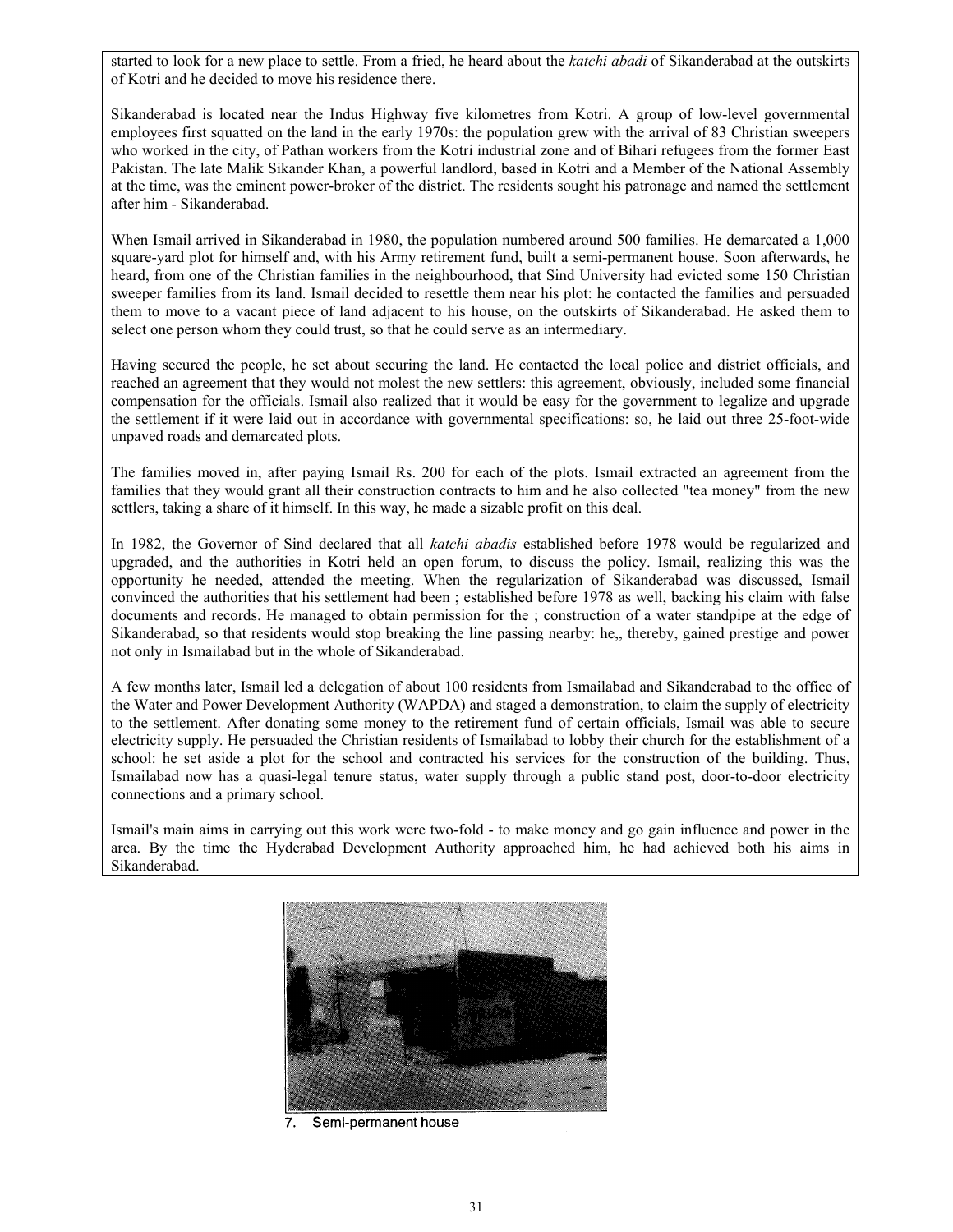

Permanent double-storeyed house 8.

# **IV. CURRENT CONDITIONS IN KHUDA-KI-BASTI**

### *The population of Khuda-ki-basti*

The population of Khuda-ki-basti is estimated at 2,500-3,000 households. In February 1988, 2813 plots had been allocated, and 2181 plots had been occupied (Siddiqui, 1988: 24). In February 1989, some 3500 plots and by November 1989 3826 plots had been allocated to households but not all the households had been able to occupy their land owing to ethnic-political disturbances in the area (Van der Linden, 1989: 31; ESCAP, 1990: 96). With an average household size of seven members the total population of Khuda-ki-basti can be estimated at  $20,000 - 25,000$  persons.

The settlement now sprawls over about 100 acres of the Gulshan-e-Shahbaz sites-and-services scheme and currently covers four sectors D-3, D-6, E-3 and E-4. Each sector, except D-6, is divided into four sub-sectors or blocks with 250 - 300 plots each. There are 3000 plots in the scheme, all of which have an area of 80 square yards (initially 20-36 ft, later 24-30 ft). The contrast between the populated, bustling settlement and the barren, undeveloped sites-and-services scheme surrounding it is striking and vindicates the new approach to housing delivery. That such a large population lives in such a desolate environment also underlines the desperate need of low-income families for housing.

More than half the families in Khuda-ki-basti lived in the city of Hyderabad before settling in Khuda-ki-basti, mainly in katchi abadis. However, a large number of households came from the interior of the Province of Sind directly to Khuda-ki-basti.

In their previous residence, about half the households rented accommodation (57 per cent); the others owned a house (24 per cent) or lived free of charge (19 per cent), with relatives or in accommodation provided by the landlord on whose land they worked. The average house rent was Rs. 300 per month, including water and electricity. The desire to own their house (55 per cent) and dissatisfaction with the physical or social conditions in their previous house, such as overcrowding and problems with relatives or the landlord, are the main reasons for the families to come to Khuda-kibasti (Van der Linden, 1989. 33-34).

| Table 9. Place of origin of Khuda-ki-basti residents<br>Source: Aliani, 1988: 46 |         |  |  |
|----------------------------------------------------------------------------------|---------|--|--|
| Hyderabad                                                                        | $65\%$  |  |  |
| Kotri                                                                            | $14\%$  |  |  |
| Rest of Sind                                                                     | $17\%$  |  |  |
| Outside Sind                                                                     | $4\%$   |  |  |
| Total                                                                            | $100\%$ |  |  |

Most households in Khuda-ki-basti are nuclear families, consisting of a husband, his wife and their children: the average household size is 7.24 persons. The average age of the head of household is 43 years. The data seems to indicate that the population of Khuda-ki-basti consists of somewhat older households which had failed to find a place of their own elsewhere to live.

A 1990 survey showed that 79 per cent of the current residents had bought their plots from the Hyderabad Development Authority, 11 per cent from a dallal, and 10 per cent from an original owner. Those who had bought their plot from a *dallal* or from an original owner had paid more than the price which the Hyderabad Development Authority charges for a plot (Hasan, 1990:55). It is not clear why people were prepared to buy a plot from a *dallal* or from an original owner and pay more than the HDA charges, If there is an abundance of plots available in the scheme.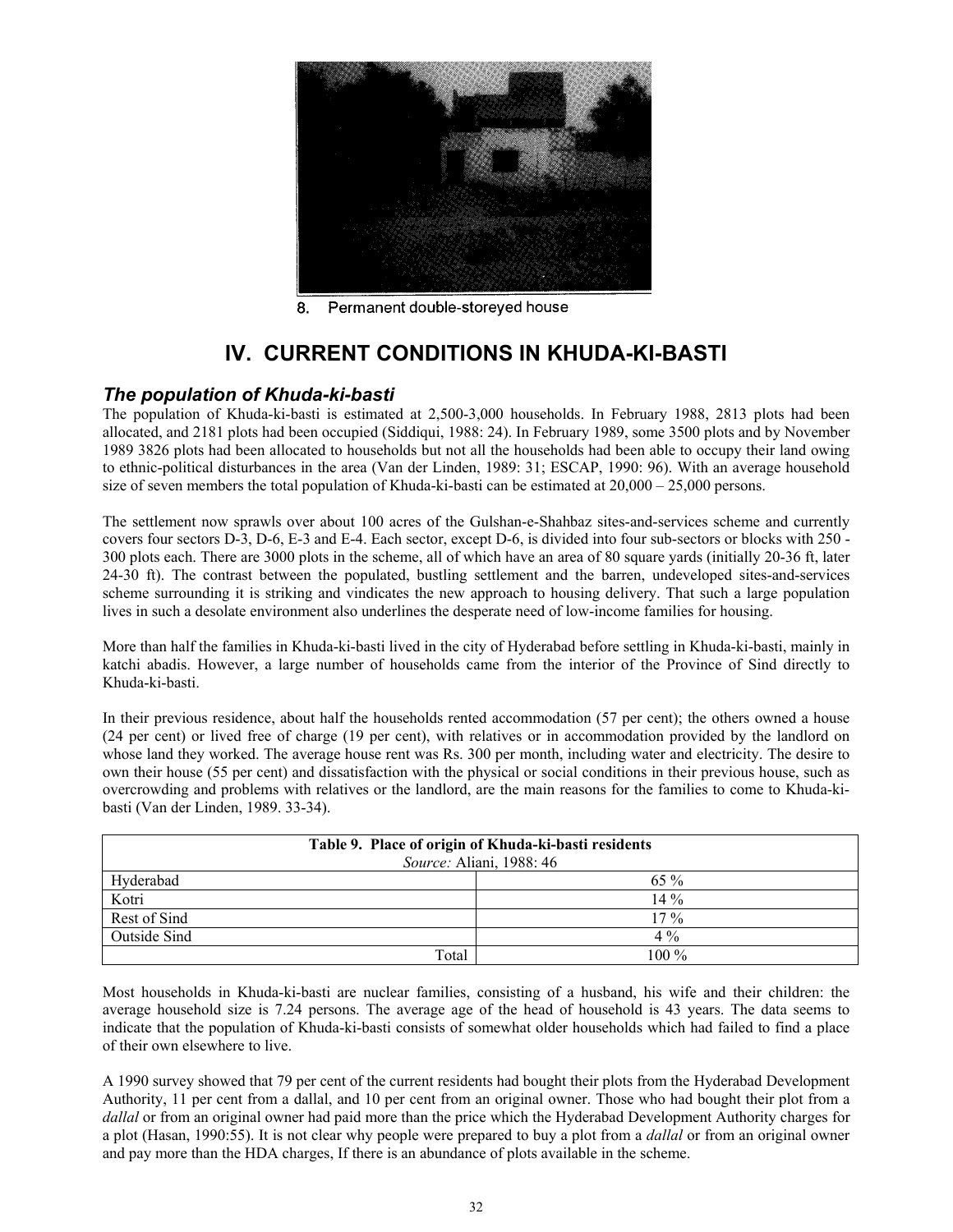### *Income and employment*

The occupational profile of the population in Khuda-ki-basti is not much different from that of the population of other urban low-income areas in Pakistan. More than half the heads of household work in the informal sector, while 15 per cent work in manufacturing industry at the Sind Industrial Trading Estate (SITE) in Kotri which is located about three kilometres from Khuda-ki-basti (Aliani, 1988: 46). Because they work in the informal sector, the job stability and security of the head of household is generally low. This, obviously, limits their ability to obtain a plot in a sites-andservices scheme, as families cannot afford a large down payment and a regular repayment of a housing loan.

| Table 10. Occupation of head of household<br>Source: Van der Linden, 1989:36 |         |  |  |  |
|------------------------------------------------------------------------------|---------|--|--|--|
| Unskilled labourers                                                          | $42\%$  |  |  |  |
| Hawkers and shopkeepers                                                      | $20\%$  |  |  |  |
| Skilled labourers                                                            | $18\%$  |  |  |  |
| Others                                                                       | $20\%$  |  |  |  |
| Total                                                                        | $100\%$ |  |  |  |

The average number of income earners per household is almost two persons: the occupational profile of the additional income-earner does not differ significantly from that of the household head. The average income of the head of household is almost Rs. 1000 per month, while the average total household income is Rs. 1567 per month: these household incomes seem to be somewhat higher than the original target group's income. Only 35 per cent of all households earn Rs. 1000 or less per month, while 56 per cent of households earn less than Rs. 1500 per month. As table 12 shows, one quarter of households have an income of more than Rs. 2000 per month.

| Table 11. Mode of payment of head of household |         |  |  |  |
|------------------------------------------------|---------|--|--|--|
| Source: Van der Linden, 1989:36                |         |  |  |  |
| Self-employed                                  | $32\%$  |  |  |  |
| Daily                                          | $17\%$  |  |  |  |
| Weekly                                         | $4\%$   |  |  |  |
| Monthly                                        | 34%     |  |  |  |
| On contract                                    | $11\%$  |  |  |  |
| Not applicable                                 | $2\%$   |  |  |  |
| Total                                          | $100\%$ |  |  |  |

| Table 12. Income distribution in Khuda-ki-basti and Greater Hyderabad<br>Source: Van der Linden, 1989: 37; HDA, 1989: 77 |                          |           |                                                  |                   |      |           |
|--------------------------------------------------------------------------------------------------------------------------|--------------------------|-----------|--------------------------------------------------|-------------------|------|-----------|
|                                                                                                                          | Khuda-ki-basti           |           |                                                  | Hyderabad head of |      |           |
|                                                                                                                          | Head of household income |           | Total household income<br>Total household income |                   |      |           |
|                                                                                                                          | $\%$                     | cum. $\%$ | $\%$                                             | cum. $%$          | $\%$ | cum. $\%$ |
| No income                                                                                                                |                          |           |                                                  |                   |      |           |
| $\le$ Rs. 500                                                                                                            | 16                       | 18        |                                                  |                   |      |           |
| Rs. 501 - 750                                                                                                            | 18                       | 36        |                                                  | 15                |      |           |
| Rs. 751 - 1000                                                                                                           | 30                       | 66        | 20                                               | 35                | 17   | 24        |
| Rs. 1000 - 2000                                                                                                          |                          | 98        | 21                                               | 77                | 18   | 69        |
| Rs. 2001 >                                                                                                               |                          | 100       | 23                                               | 100               | 31   | 100       |
| Total                                                                                                                    |                          |           |                                                  |                   |      |           |

The place of work of heads of households living in Khuda-ki-basti is rather varied. Some heads of households work in Khuda-ki-basti itself (31 per cent) in the many shops and workshops where carpets, rope, paper flowers, paper bags, bangles, building materials and *bidis* (local cigarettes) are produced. Less than one sixth of heads of household work in the nearby Sind Industrial Trading Estate, while a quarter work in Hyderabad. The remainder have no work or no fixed place of work. Quite a number of persons (41 per cent) reported a drop in their income, because of their move from the city to Khuda-ki-basti (Van der Linden, 1989: 37; Aliani, 1988: 54).

In order to increase employment opportunities in Khuda-ki-basti, the Hyderabad Development Authority has launched a loan-extension programme for income-generating activities (the Family Enterprise Scheme), in co-operation with the Allied Bank; loans are provided after two HDA staff members have ascertained the needs and the repayment capacity of the applicant. The Interest rate is 15 per cent per year, and the repayment period is one to five years. As of November 1989, loans (ranging from Rs. 1200 to Rs. 20,000) to a total amount of Rs. 178,600 had been granted: these had generated employment and income for 117 persons. According to the Hyderabad Development Authority, the repayment rate was 80 - 90 per cent (Anzorena, 1990: 2; ESCAP, 1990: 96; Hasan, 1990: 28).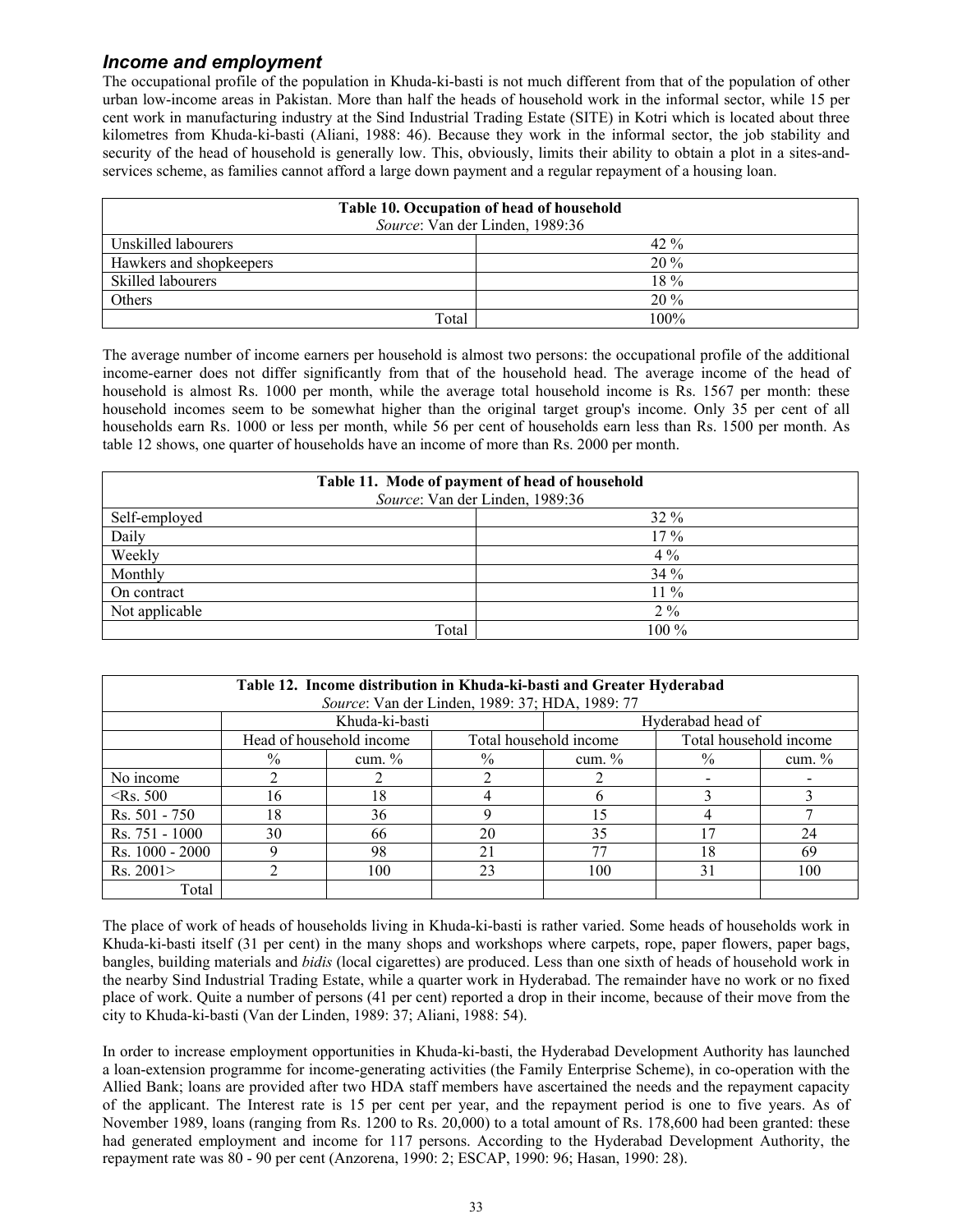## *Housing conditions*

The condition of the houses is generally good, but there is a great variation between the houses, as can be expected if no standards are imposed. A large number of households (85 per cent) have a house with walls made of plastered or unplastered bricks or cement blocks; however, 40 per cent of households still use reed mats for roofing. The permanent and semi-permanent houses are mainly found in the old sectors (E-4 and E-3). Most families, first, build a house of reed matting and, then, start to consolidate. Some households living in houses, built completely out of reed or mud, have been living in Khuda-ki-basti for at least two years: they are very poor families who probably cannot afford to upgrade their houses beyond this stage. They represent an income category which usually does not benefit from low-income housing projects (Van der Linden, 1989: 39).

As in the illegal subdivisions, most building materials are available from the neighbourhood thallawala, if necessary on credit. The thallawala provides concrete blocks, shutterings and other materials on easy credit and might also provide advice on house construction. However, the price of the materials is 10-15 per cent higher than in Kotri town (ESCAP, 1990: 97; Hasan, 1990: 19).

Most households have made significant investments in their house; the average investment per household amounts to about Rs. 20,000. Almost half the households (45 per cent) have only used their own savings to finance the construction of the house; some 40 per cent have invested their own savings as well as a loan from a formal or informal source; the remaining households relied solely on a loan from a formal source, such as the House Building Finance Corporation (HBFC) or from an informal source, such as a relative, friend or employer. (Van der Linden, 1989: 40-41).

| Table 13. Investment in housing per household |                          |                       |                          |
|-----------------------------------------------|--------------------------|-----------------------|--------------------------|
|                                               |                          | Amount invested (Rs.) | Percentage of households |
| 500                                           |                          | 5,000                 | 14                       |
| 5,010                                         | $\overline{\phantom{a}}$ | 10,000                | 18                       |
| $10,010 -$                                    |                          | 15,000                | 12                       |
| $15,010 -$                                    |                          | 20 000                | 12                       |
| $20,010 -$                                    |                          | 30,000                | 13                       |
| $30,010 -$                                    |                          | 40,000                |                          |
| 40,010 >                                      |                          |                       | 15                       |
| n.a.                                          |                          |                       |                          |
|                                               |                          | Total                 | 100                      |

The possibility of obtaining a loan from the House Building Finance Corporation is a recent one for the allottees of Khuda-ki-basti. Initially, HBFC refused to provide loans for houses in Khuda-ki-basti, as the plots had not been officially allotted. In 1988, the Hyderabad Development Authority agreed to use its own long-term deposits as collateral for a Rs. 5 million loan from the Corporation, which the Hyderabad Development Authority extends to the allottees. The loans to the Khuda-ki-basti residents are meant to pay for the roofs of the houses, as a survey has shown that 20 per cent of residents could not afford a good roof.

Roofs loans range from Rs. 1000 to Rs. 10,000 and have to be repaid within 10 years; to qualify for a roof loan, the applicant has to have invested twice the value of the loan in the construction of the house. Two persons from the same block, who have not taken a roof loan, have to stand guarantor and to surrender their plot cards to the HDA along with the applicant's card. The HDA has set aside an amount of Rs. 100,000 for each block, leaving the distribution of the loan to the block committee; by November 1989, the Authority had provided loans to an amount of Rs 1.1 million. The programme turned the Hyderabad Development Authority into a lending institution with a responsibility for loan recovery, while it had tried to avoid cost recovery by introducing the incremental development of infrastructure.

Some residents complain that the block committee has misused its power and has extended loans to its members, their relatives and their friends. Many borrowers seem to have used the loan for other purposes than the construction of good roofs, such as businesses and weddings (Hasan, 1990: 28). Recovery rates vary from block to PN53 block, and range from 30 to 80 per cent.

### *Infrastructure delivery*

The plots in Khuda-ki-basti were initially only served by unpaved roads, while water was supplied by trucks from the Hyderabad Development Authority. The Authority constructed one water tank in the area; subsequently, the residents built two more water tanks on a co-operative basis. These tanks were supposed to provide drinking water and water for building activities only, but, as the settlers started to construct brick houses, the need for water sharply increased. This forced the Hyderabad Development Authority to lay an 8-inch water pipeline in Khuda-ki-basti, with a few public stand posts.